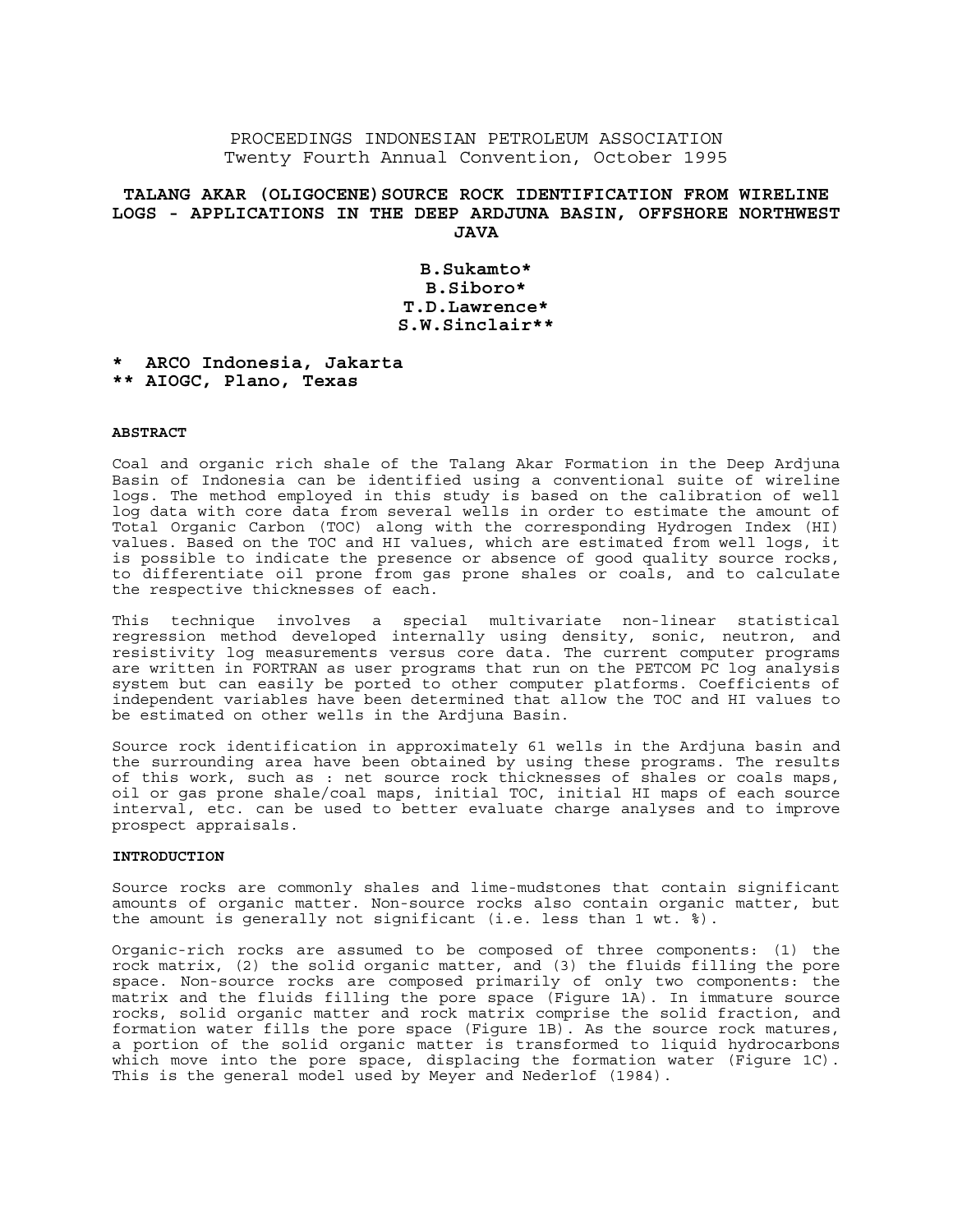The log response of a source rock can normally be predicted from its petrophysical properties, such as its natural radioactivity, resistivity, bulk density, neutron hydrogen index and acoustic travel time. For example, organic rich sediments can be relatively high in radioactive content, and thus can have higher gamma ray readings than ordinary shales. As organic carbon is electrically less conductive, high TOC contents can increase the resistivity of the host rock compared to the same rock deficient of TOC. The presence of hydrocarbon in the rocks usually yields higher readings on resistivity logs. The travel times of acoustic waves may be increased by kerogen, depending on the composition and nature of the organic matter. Cross plotting density versus TOC indicates that organic rich sediments generally have lower density than lean sediments. Density readings alone, however, may not be a reliable indication of organic matter in the presence of rugose or bad hole conditions. In these cases, acoustic travel times of sonic logs may be more reliable and were used instead of density readings. The neutron log of course is highly affected by the hydrogen index. By using a combination of several log types, it was possible to improve the estimation of both TOC and HI.

The source rocks in ONWJ area can be grouped into four stratigraphic intervals which from top to bottom are : the marine Talang Akar (MTAF), the deltaic Talang Akar (DTAF), the continental Talang Akar (CTAF), and the Jatibarang (JTB). These intervals have been chosen both on the basis of their interval context and also on their ease of recognition from seismic data for later mapping and volumetric calculation.

#### **REGIONAL SETTING**

The Ardjuna basin is located within the central part of the ONWJ PSC area (Figure 2), approximately 90 km northeast of Jakarta. This basin is one of a series of basins (Palembang, Sunda, Asri, etc.) on the southern edge of the Sunda craton that originated during a major Eocene-Oligocene period of extension.

The Ardjuna basin is a large sag basin located over on older rift containing three sub-basins (Northern, Central and Southern)(Figure 3). The Ardjuna basin, offshore covers an area of approximately 3000 km2 (100 km by 30 km or 740,000 acres). The sub-basins average 700 km2 and are composed of at least one half-graben system. The large half-graben of southern Ardjuna is the deepest, while the central Ardjuna is the widest and consists of numerous, smaller half-grabens. The northern sub-basin is primarily a single graben.

The stratigraphic succession in this basin ranges in age from Latest Eocene/Earliest Oligocene to the Holocene (Figure 4). Thickness of this interval ranges from 7700' in the southern rift to 0' on the flanking central Ardjuna shelf.

#### **DATA BASE**

The data base used in this project contains measurements of pyrolysis, TOC and visual kerogen description of Talang Akar formation from 28 wells and included 902 data points. A total of eight exploration wells (SH-1, OC-2, TY-1, XYZ-1, SF-1, SC-4, SD-1, and LS-1 ) with available core and sidewall data were initially selected for calibrating geochemical parameters such as total organic carbon (TOC) and hydrogen index (HI) as functions of petrophysical measurements. In order to do the calibration, the log and core data from the eight wells were combined together into one composite pseudo well. These original data formed the basis for calibration using 193 data points for TOC and 158 data points for HI. The relationships between TOC or HI with the log data were determined by a special non-linear multivariant regression method using computer programs developed in-house that run on the PETCOM computer log analysis system.

Following the original calibration and program results, additional data were obtained. The amount of TOC data points were increased from 193 to 409 while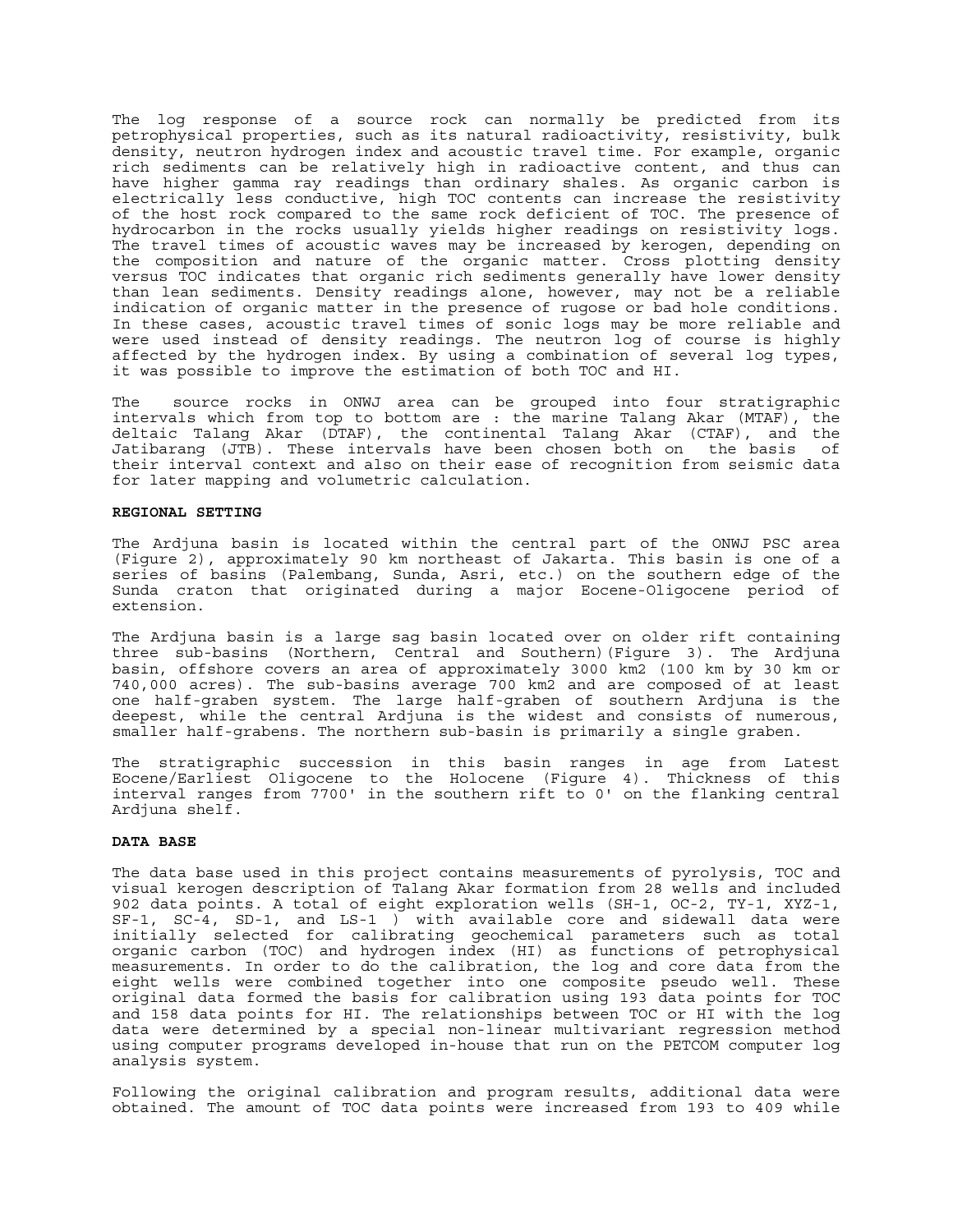the number of HI data points were increased from 158 to 349. In order to do the subsequent calibration, the log and core data from the original eight wells were combined together with the additional data into another subsequent composite pseudo well. The relationships between TOC and HI with the log data were again determined by the same methods as described above (Figure 5).

### **LOG RESPONSES**

Prior to incorporating multiple log responses into a calibration method for delineating source rocks, the individual log petrophysical characteristics of organic rich sediments within the Talang Akar formation were studied using standard cross plot techniques. The standard cross plots were initially used to determine the relationship between TOC & HI and individual log responses using standard linear regression equations. The logging measurements tested included gamma ray, resistivity, density, neutron and sonic logs. Figure 6 shows TOC cross-plotted against a.gamma ray, b.resistivity, c.neutron, d. density, and e.sonic while cross-plots HI against a. gamma ray, b. resistivity, c.neutron, d. density, and e.sonic can be seen in figure 7.

#### **CALIBRATION PROGRAM METHOD**

The computer method that was used to calibrate the source rock indicators to the log data was originally developed to automatically edit well logs, fill in missing data and to generate pseudo curves. This method uses two steps in the overall process. The first computer program, ACECAL (Automatic Curve Editing and Calibration), was used to perform the calibration while a second program , ACEGEN (Automatic Curve Editing and Generation), was used to apply the calibration coefficients to generate TOC and HI.

Step 1: ACECAL (Automatic Curve Editing and Calibration)

The ACECAL program calibrates three input curves to a fourth input reference curve such as TOC or HI to determine coefficients that can be applied to the three input curves for generating a pseudo curve equivalent to TOC or HI using step 2. A core data reference curve, either TOC or HI, was selected for calibration. Three other log curves that were expected to have some reasonable correlation to the reference curve were then chosen for calibration to the reference curve. The program ACECAL calculated the coefficients that best fit the correlation curves to the reference curve using a special non linear multiple regression technique.

Step 2: ACEGEN (Automatic Curve Editing and Generation)

The ACEGEN program applies the coefficients previously determined from ACECAL to the three input curves to create pseudo curve of TOC or HI.

#### **CALIBRATION RESULTS**

Based on the correlation coefficients of each logging device. the gamma ray was eliminated (correlation coefficient 0,38) and resistivity (RT), density (RHOB) and neutron (NPHIDEC in decimal) were chosen as the main three indicators with the sonic (DT) being substituted for the density in bad hole or washed out intervals. The logarithm of RT (LOGRT) was later selected in lieu of RT in order to yield a better correlation.

Four sets of calibration coefficients were obtained. The first two sets used the LOGRT, RHOB and NPHIDEC curves to estimate TOC and HI respectively, while the last two optional sets substituted DT for RHOB in cases where bad hole conditions caused problems with the density log.

Figure 8 shows the pseudo well with the comparison between the actual TOC and HI data versus the values calculated from the LOGRT, RHOB and NPHIDEC well log curves. The computed TOC curve is labeled TOCRDNT ( for TOC computed from the resistivity, density and neutron using the total data), while the computed HI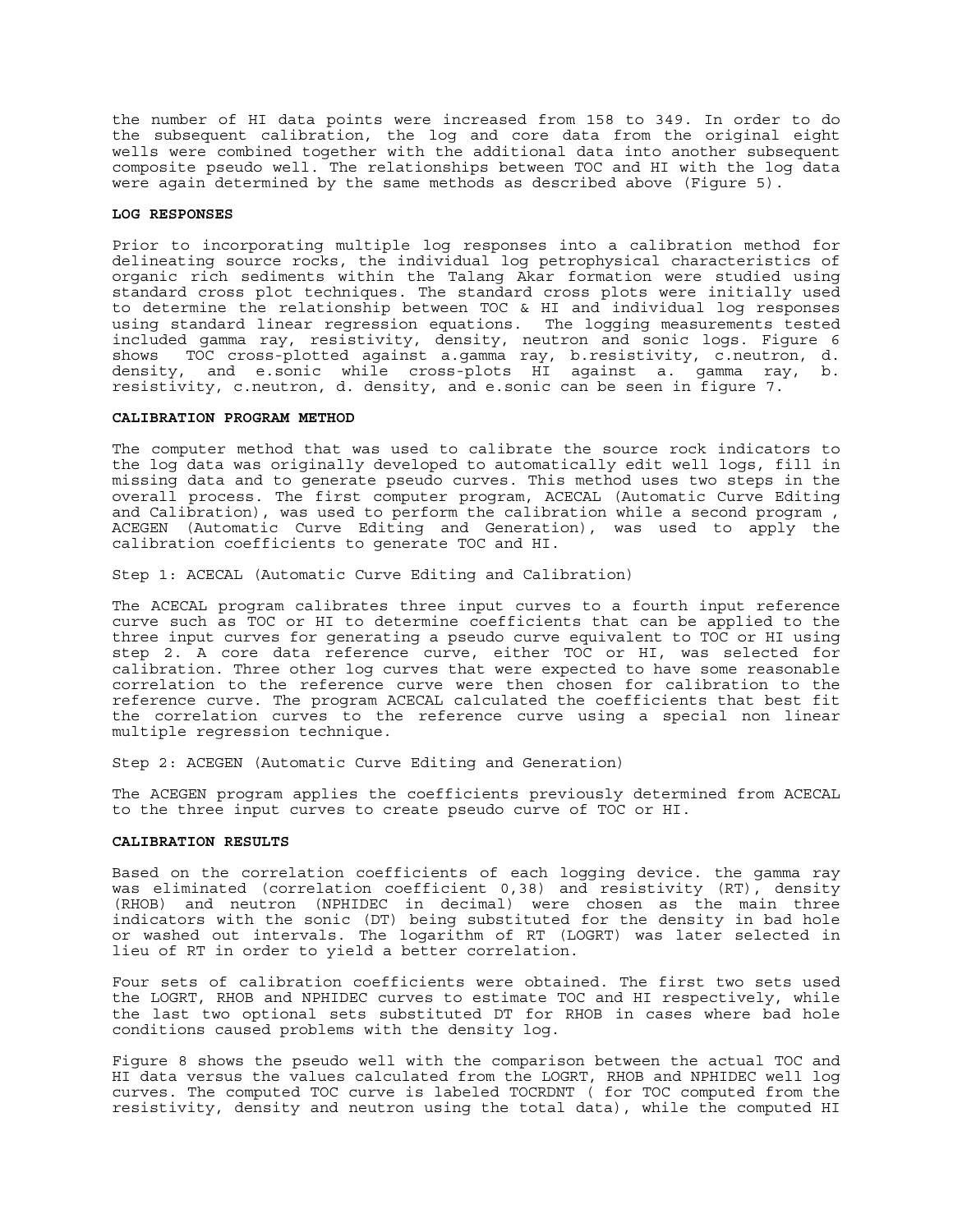curve is named HIRDNT. The results obtained using the LOGRT, SONIC and NPHIDEC log curves is also shown in figure 8 for comparison. TOCRSNT is the TOC computed from the resistivity, sonic and neutron logs, while the corresponding computed HI curve is labeled HIRSNT. Figure 9 and 10 show the core TOC and HI values, respectively, compared to the log generated estimates using the resistivity, density and neutron along with histograms and averages of each.

### **SOURCE ROCK COMPUTER PROGRAM**

After obtaining the original calibration coefficients, a program was developed to apply those coefficients to other wells and to identify source rock potential using the calculated TOC and HI values. The program is called SOURCET and has been written as a PETCOM PC user program. In order to correct the present-day calculated TOC and HI values to the initial values, a program called KINETICT has also been developed along with a source rock quality grade indicator.

### **SOURCE ROCK PROGRAM PARAMETERS**

The organic rich shale is identified as fine grain sediment clastics that have a TOC greater than two percent, an HI greater than 100 and clay volumes greater than fifty percent. Gas prone shales are distinguished from oil prone shales by selecting organic rich shales with an HI less than 300.

Source rock coal is identified as coals that had a TOC greater than 20 and an HI greater than 100. Gas prone coals are distinguished from oil prone coals by selecting source rock coals with an HI less than 300.

The caliper is used as a discriminator curve to substitute the sonic for the density in bad hole areas.

#### **SOURCE ROCK PROGRAM EXAMPLE PLOTS & MAPS**

Typical source rock logs display for wells SH-1, and KLS-1 can be seen in figures 11, and 12. Coal prone source and shale prone source rock flags are located in the left side and right side of the depth track, respectively. The flags determined from present-day TOC and HI values are shown on the right hand side portion of each, while the flags determined from the initial TOC and HI values are plotted on the left hand portion.

Track 1 consists of lithology types, porosity, water volume and a bad hole indicator, while the resistivity curve is in track 2. The neutron porosity (in decimal), rhob, and sonic curves are in the track 3. Transformation ratio, formation temperature, source rock quality grade, initial TOC & HI, presentday TOC & HI are displayed in track 4.

Oil-prone coal isopach and initial TOC coal maps from R4-R5 interval in the Ardjuna basin can be seen in figure 13 and 14, respectively.

#### **CONCLUSIONS**

The application of multivariate non-linear regression analysis by using an inhouse program "SOURCET" and "KINETICT" has lead to the following conclusions :

1. Resistivity, Density, Neutron porosity, and Sonic Transit Time rather than gamma ray have better correlations with TOC and HI. These petrophysical measurements were therefore chosen for calibration.

2. These programs are able to indicate the presence or absence of good source rock potential. The programs are also able to determine quantitatively the richness of the source rocks at the present day level (Present-day TOC) and